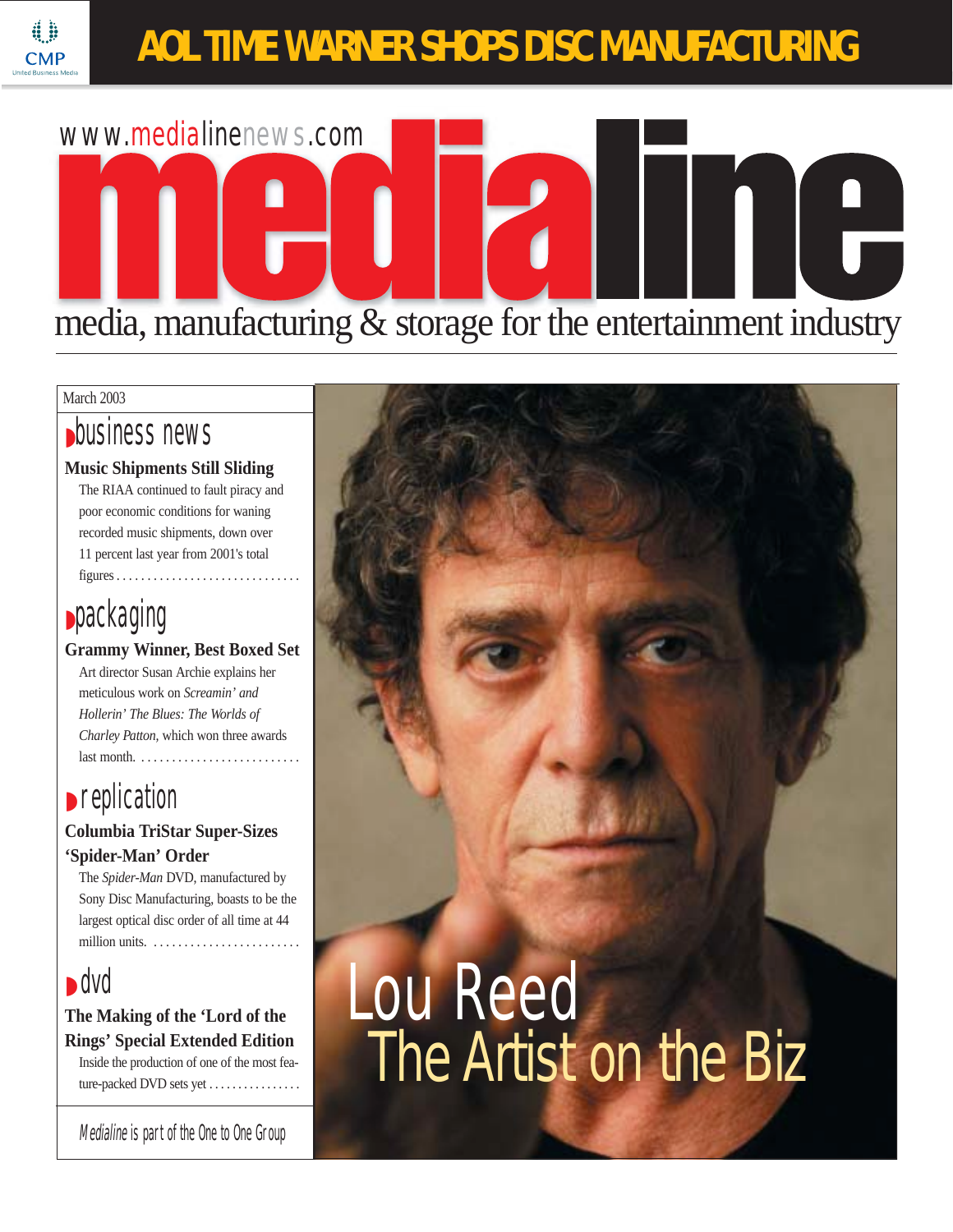# Artist on the **Biz** the Lou Reed:

#### **by Larry Jaffee**

A documentary about him won a Grammy Awards<br>and the 45th annual Grammy Awards<br>ceremony last month, Lou Reed was<br>introduced by his co-presenter of the<br>Best Pop Song category as a "true rock<br>legend." That he is, albeit one w t the 45th annual Grammy Awards ceremony last month, Lou Reed was introduced by his co-presenter of the Best Pop Song category as a "true rock legend." That he is, albeit one who never won a Grammy for his music, although Best Long-Form Video in 1998 and he was inducted into the Rock 'n' Roll Hall of Fame in 1996 with his group the Velvet Underground.

Thirty-six years this month since the release of the first Velvet Underground album, the 61-year-old Reed is still making challenging music that unfortunately doesn't fit neatly into Grammy categories.



Reed is what the record industry calls a "prestige artist," who doesn't move tons of units, but has a diehard audience and is a favorite among rock critics and musicians. He's best known for a 1973 hit single "Walk on the Wild Side" (it made it to No. 16 on the pop charts) that still gets played on the radio. Reed probably is more appreciated across the Atlantic, as evidenced by the numerous gold records from various European countries that decorate the walls of his downtown office where this exclusive *Medialine* interview took place.

His latest album, *The Raven* (released Jan. 29 on Warner Music Group's Sire/Reprise label), is a sprawling aural experience spanning over 125 minutes and two CDs that finds Reed rewriting Edgar Allan Poe's poetry and short stories sometimes with music, sometimes with soliloquies and exchanges recited by stellar actors the likes of Willem Dafoe, Elizabeth Ashley, Amanda Plummer and Steve Buscemi,



amid sound effects. In other words, *The Raven* is closer in style to a radio drama of yesteryear such as Orson Welles' *War of the Worlds* than a conventional rock album.

During the interview, Reed covered a wide range of topics including his record company experiences, his views on file-sharing and declining industry sales, as well as the importance of his involvement in reissue remastering and packaging.

*The Raven*, he notes, "is not getting released in the greatest [industry] climate, to say the least. So I am very pleased that the powers that be at the record company let this even come out."

"Some of my things get popular very much later," comments Reed. In 2000, his 1972 song "Perfect Day" sold more than 1 million copies in the U.K. as a single that was sung by an all-star lineup for the BBC's charity, Children In Need.

At Warner's insistence, *The Raven* epic was pared down to a single disc, still clocking at over 75 minutes. If he had his druthers and could pick only one version, Reed says he'd go with the double-disc, packaged in a Digipak. But he understands why the company thought it could maximize sales with one mostly music CD.

According to Warner Bros., 10,000 units of the limited edition were manufactured and 40,000 on the single disc for the first run.

Asked if the record company handled the editing for the single disc, he replied, "No, no, no, don't be crazy. We (he and producer Hal Wilner) did. Up to the last day we were diddling around with it!"

Reed spent five months of concerted effort to make the album—four years if you take into account conceptualization, writing and development.

"It was very hard to do this—very complicated, complex, so many different levels. You couldn't have done it without the use of computers. The music is analog, but the acting, the effects, the placement of the effect, you had to put it in a computer to move it around, hear if it works. The stuff really worked, trying to move things spatially. It was all about space, depth. I brought in every [music effects] toy I own."

Most of Reed's huge catalog has stayed in print during the CD age and regularly gets reissued with new deluxe releases and compilations. "We're just wrapping up the mastering of this

legend strives for sound perfection